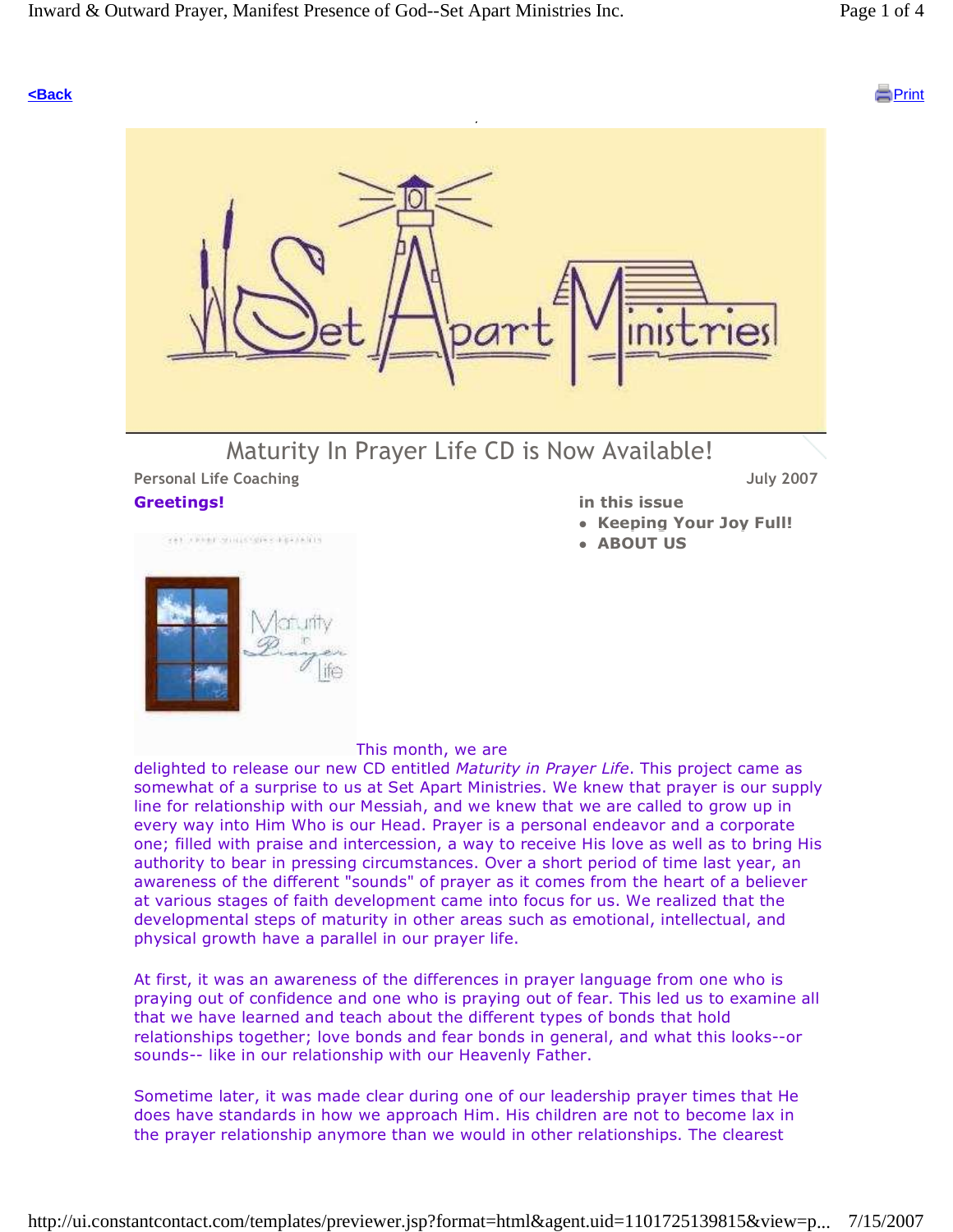example is that of a small child with their parent: while the child is struggling to learn to walk or talk, the parent is tolerant and encouraging in every way possible. The parent celebrates the gains made with their child and graciously overlooks the frailties along the way. On some occasions, the child may fall back into "baby talk" or "Carry me, Daddy!" The wise parent knows when to go along with this step backwards and when to emphasize that the child is really more able than they think they are. So, too, do we understand that our Abba knows us and knows where we are in relationship with Him.

We saw a pattern in the development of prayer and the maturity model we use. To our surprise, almost before we knew it, we had an entire outline of these different stages and the types of language or expectations, and pitfalls, that seem to fit in the various levels. And, really, only a self assessment is in order here; this is not a pattern to hold up to see what **other** people's prayer life is like!

- Have you ever wondered about the balance between asking and receiving in prayer?
- How about recognition of when we are praying in His will vs. praying in our own?
- Or, "Help me to: fill in the blank " vs. "Just do in me What You will," prayer forms?
- Has there been a time in your life when the Father chose to carry you and yet another time when He has made you know that you need to walk this one out?
- These experiences seem to be universal and they do reflect our maturity!

This CD includes: Basic Outline of the Life Model of Maturity Stages and the normal tasks of each stage, a description of both love and fear bonds, and then a group discussion moving through the stages of belief. These stages move from that of New Believer through serious student of the Word, to servant and bond servant and beginning to touch on what it means to be His betrothed wife and pray from within that relationship. Approximately 2 hours in length.

We welcome your comments and observations and hope to add them to future editions. The CD is available for a limited time at the introductory price of \$15, later at \$20. We have copies available to mail out to you or we can provide you with the information to download the audio tracks and the liner notes straight to your home computer. Contact us at: info@setapartmingb.org or (920) 336-7005. It will soon be available through our website catalog at www.setapartmingb.org. Won't you join us in this journey of discovery of Maturity in Prayer Life?

We will not send an August issue of our newsletter as we will be involved in duplication of the CD, another project to be released soon, and on vacation!

Be strengthened in our Messiah until we meet again.

## Barbara Klika & Marilyn Zierhart Guffey, Personal Life Coaches

Keeping Your Joy Full!



OH! It has happened again! Someone has said something about you that they shouldn't have said. Or maybe it is that you are dealing with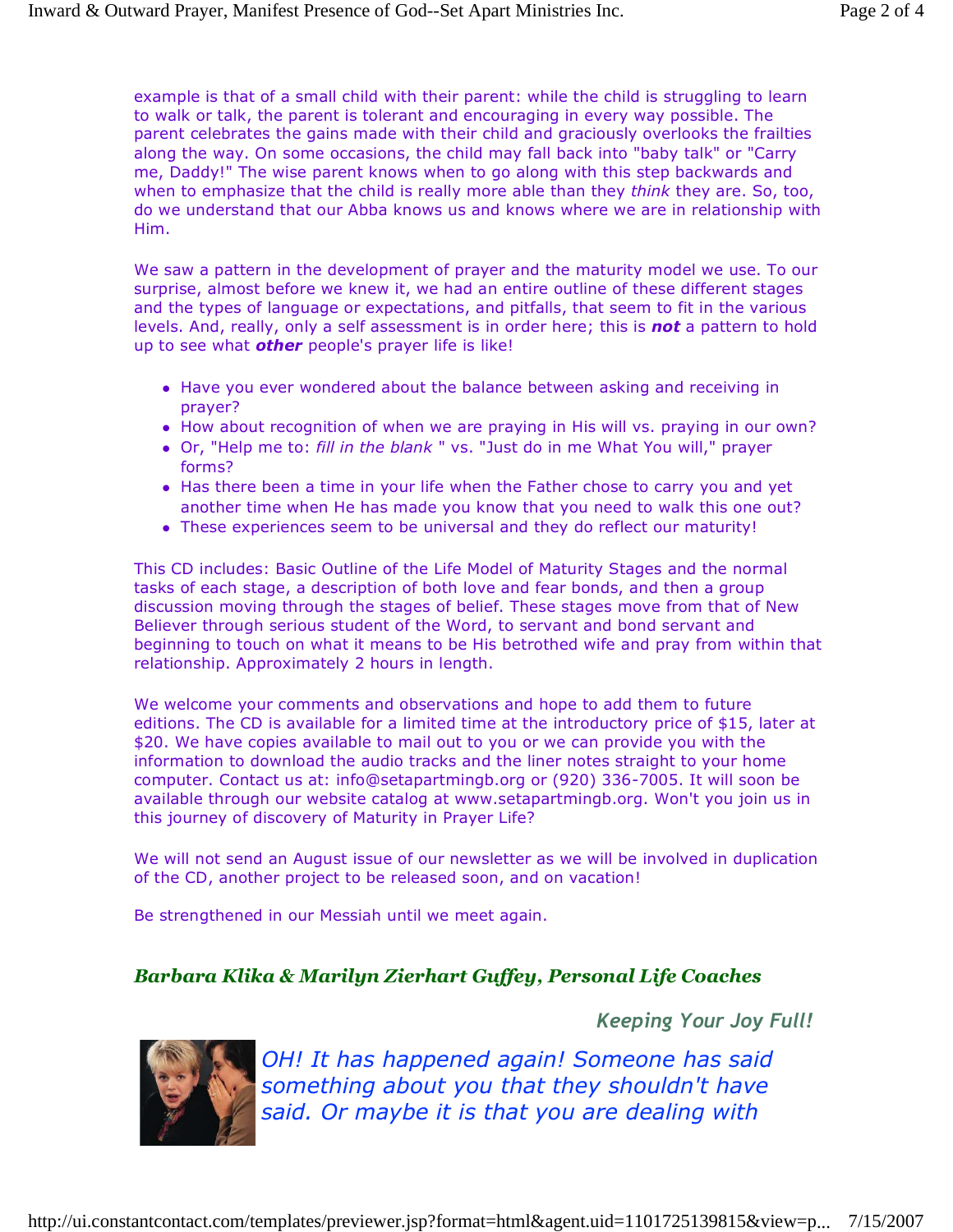# disillusionment over a broken promise with someone close to you.

## How does a believer cope with such disappointments and remain joyful?

It may seem obvious to observe that our thoughts and our hearts and our eyes are to be focused on our Messiah, because "the arm of flesh WILL fail you." Yet how often we struggle in ourselves to understand how that person could have done or said what they did!

It is a prevailing truth that we need to be aware of the difference between remorse and repentance in order to keep our own balance and joy. A remorseful person is just saddened by what they have done, but a repentant person adds action to the remorse, and makes a positive, definitive change in direction.

In one of his letters to the Believers at Corinth, Paul wrote that we need to be aware that a "little leaven can leaven the whole lump." He was speaking of the ease in which one person's fall can influence others. He may have seemed harsh to some people's ears, yet being aware of those who are not truly repentant and limiting contact with them is his recommendation in order to protect the integrity of the flock.

Prayerfully assessing the difference between true repentance and just remorse in a relationship will provide a greater stability for retaining your own balance and joy, no matter the inevitable disappointments that come.

## ABOUT US

Barbara L. Klika, MSW, LCSW, Personal Life Coach is a licensed mental health professional and founder of Set Apart Ministries, Inc., who is trained to help people learn new skills and make significant behavior changes.She is a trained Bible Study teacher and has been mentoring people in their spiritual growth for many years. She has completed Life Coaching training through Mentor Coach, Inc. She is here to offer her skills in the areas of faith development, communication, problem-solving, and behavior change.

Marilyn T. Guffey, lay counselor, Personal Life Coach, worked in a church setting for ten years before joining Set Apart Ministries, Inc. in January 2003. She has received instruction through a variety of Christian lay counseling courses as well as working alongside pastors and professional mental health therapists. She has also completed Life Coaching training through Mentor Coach Inc. Marilyn has worked extensively supporting women --spiritually, emotionally and practically--through encouragement and prayer.

In Coaching, you come for help to make decisions and then implement them, in order to achieve goals that you have chosen for yourself. May we come alongside and encourage you along the way?

What is Coaching all about?